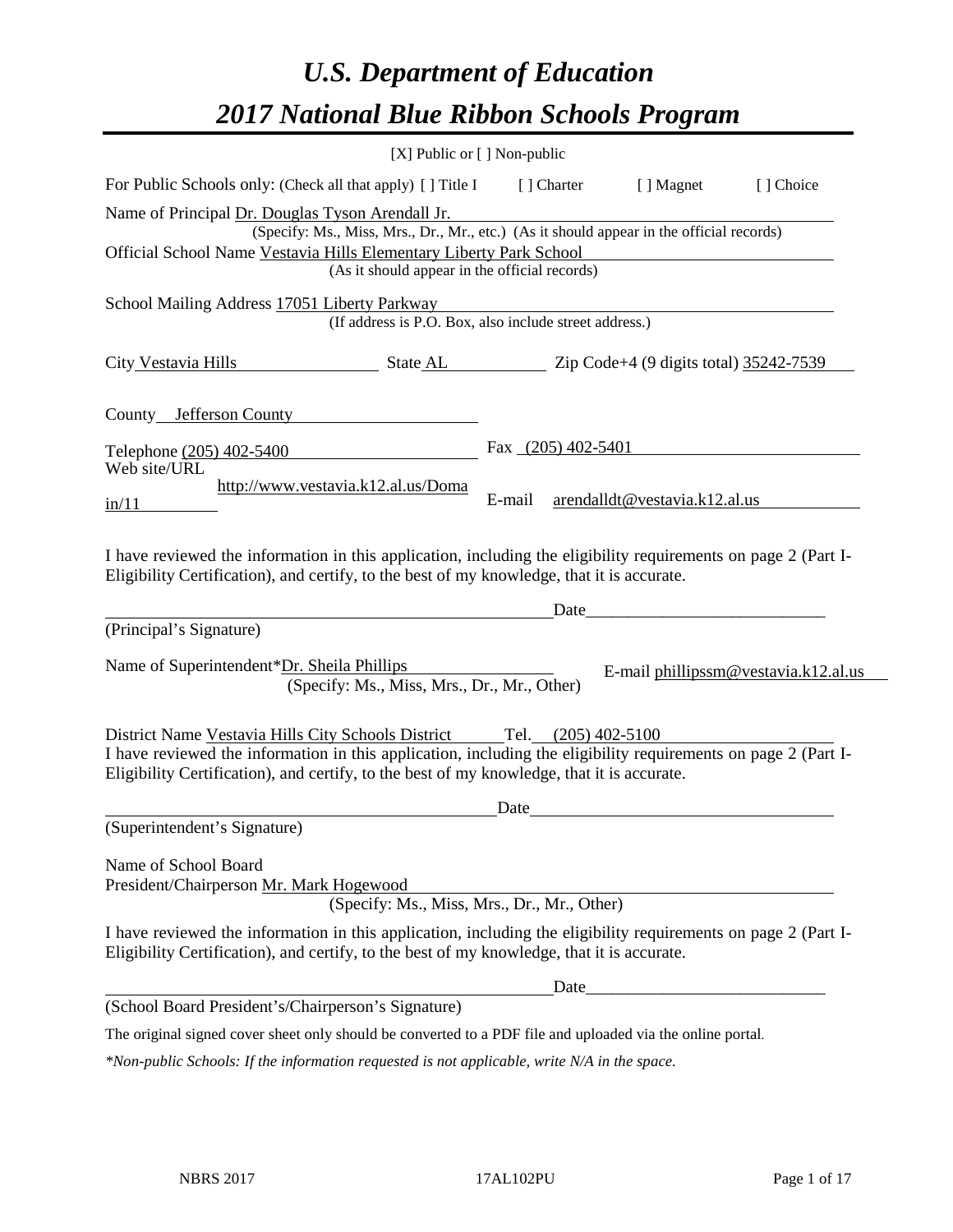The signatures on the first page of this application (cover page) certify that each of the statements below, concerning the school's eligibility and compliance with U.S. Department of Education and National Blue Ribbon Schools requirements, are true and correct.

- 1. The school configuration includes one or more of grades K-12. (Schools on the same campus with one principal, even a K-12 school, must apply as an entire school.)
- 2. All nominated public schools must meet the state's performance targets in reading (or English language arts) and mathematics and other academic indicators (i.e., attendance rate and graduation rate), for the all students group and all subgroups, including having participation rates of at least 95 percent using the most recent accountability results available for nomination.
- 3. To meet final eligibility, all nominated public schools must be certified by states prior to September 2017 in order to meet all eligibility requirements. Any status appeals must be resolved at least two weeks before the awards ceremony for the school to receive the award.
- 4. If the school includes grades 7 or higher, the school must have foreign language as a part of its curriculum.
- 5. The school has been in existence for five full years, that is, from at least September 2011 and each tested grade must have been part of the school for the past three years.
- 6. The nominated school has not received the National Blue Ribbon Schools award in the past five years: 2012, 2013, 2014, 2015, or 2016.
- 7. The nominated school has no history of testing irregularities, nor have charges of irregularities been brought against the school at the time of nomination. The U.S. Department of Education reserves the right to disqualify a school's application and/or rescind a school's award if irregularities are later discovered and proven by the state.
- 8. The nominated school has not been identified by the state as "persistently dangerous" within the last two years.
- 9. The nominated school or district is not refusing Office of Civil Rights (OCR) access to information necessary to investigate a civil rights complaint or to conduct a district-wide compliance review.
- 10. The OCR has not issued a violation letter of findings to the school district concluding that the nominated school or the district as a whole has violated one or more of the civil rights statutes. A violation letter of findings will not be considered outstanding if OCR has accepted a corrective action plan from the district to remedy the violation.
- 11. The U.S. Department of Justice does not have a pending suit alleging that the nominated school or the school district as a whole has violated one or more of the civil rights statutes or the Constitution's equal protection clause.
- 12. There are no findings of violations of the Individuals with Disabilities Education Act in a U.S. Department of Education monitoring report that apply to the school or school district in question; or if there are such findings, the state or district has corrected, or agreed to correct, the findings.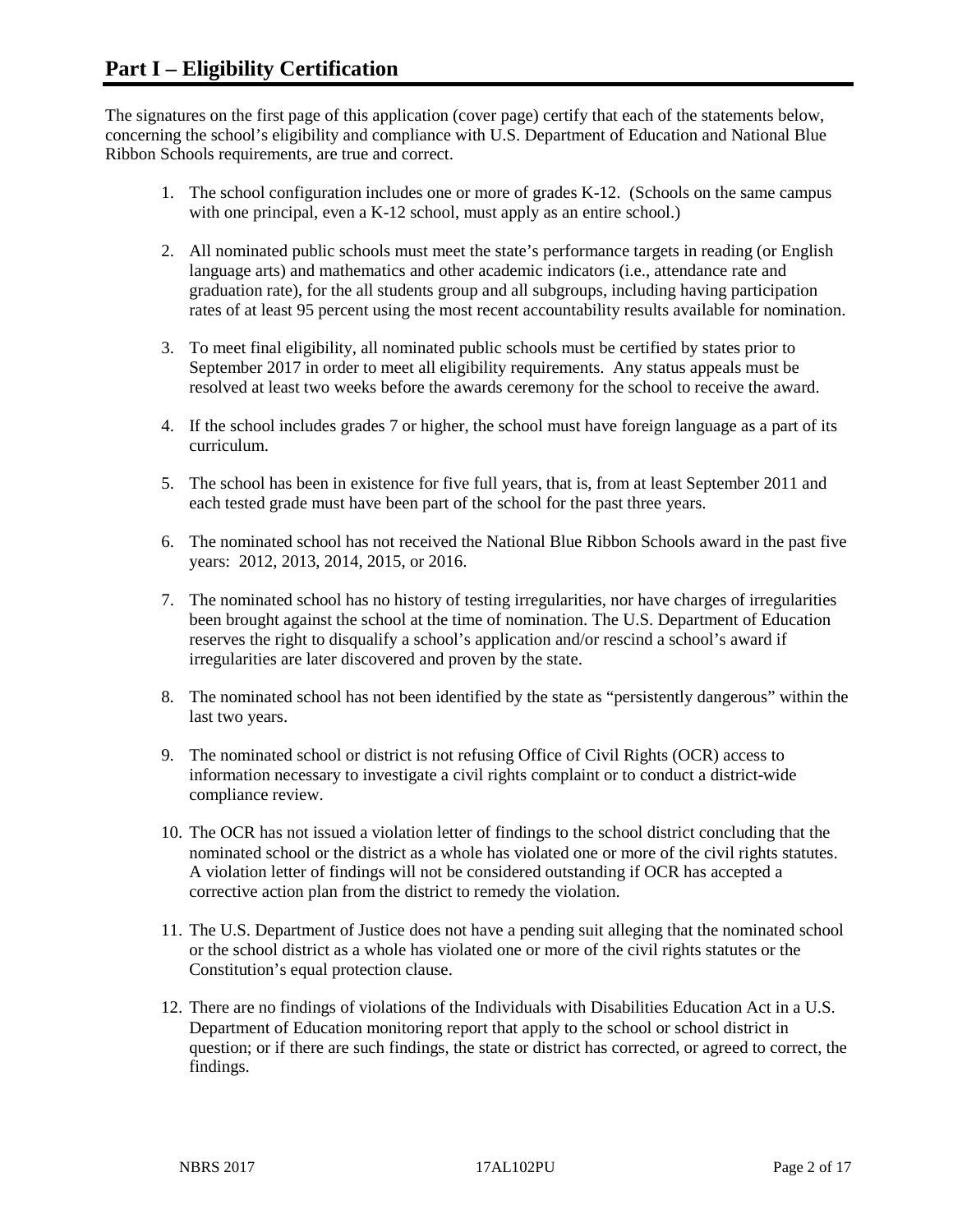#### **Data should be provided for the most recent school year (2016-2017) unless otherwise stated.**

#### **DISTRICT**

1. Number of schools in the district  $\frac{5}{2}$  Elementary schools (includes K-8) (per district designation): 2 Middle/Junior high schools 1 High schools 0 K-12 schools

#### 8 TOTAL

**SCHOOL** (To be completed by all schools)

- 2. Category that best describes the area where the school is located:
	- [] Urban or large central city [ ] Suburban with characteristics typical of an urban area [X] Suburban [ ] Small city or town in a rural area [ ] Rural
- 3. Number of students as of October 1, 2016 enrolled at each grade level or its equivalent in applying school:

| Grade                           | # of         | # of Females | <b>Grade Total</b> |
|---------------------------------|--------------|--------------|--------------------|
|                                 | <b>Males</b> |              |                    |
| <b>PreK</b>                     | 0            | 0            | 0                  |
| $\mathbf K$                     | 52           | 42           | 94                 |
| $\mathbf{1}$                    | 43           | 60           | 103                |
| $\overline{2}$                  | 50           | 56           | 106                |
| 3                               | 64           | 44           | 108                |
| 4                               | 64           | 45           | 109                |
| 5                               | 59           | 54           | 113                |
| 6                               | 0            | 0            | 0                  |
| 7                               | 0            | 0            | 0                  |
| 8                               | 0            | 0            | 0                  |
| 9                               | 0            | 0            | 0                  |
| 10                              | 0            | 0            | 0                  |
| 11                              | 0            | 0            | $\mathbf{\Omega}$  |
| 12 or higher                    | 0            | 0            | 0                  |
| <b>Total</b><br><b>Students</b> | 332          | 301          | 633                |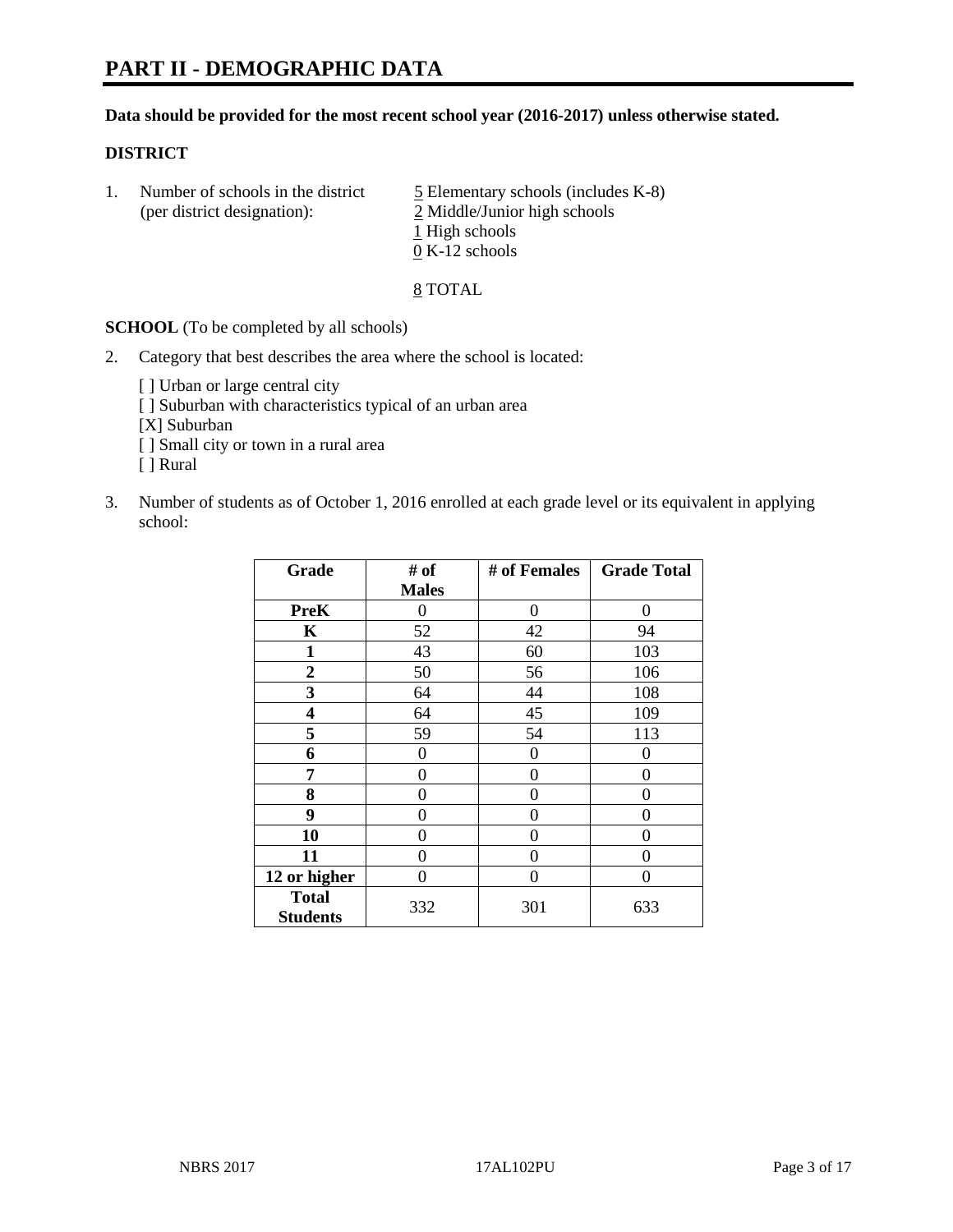the school: 8 % Asian

4. Racial/ethnic composition of  $\qquad \qquad \underline{0}$  % American Indian or Alaska Native 6 % Black or African American 5 % Hispanic or Latino 0 % Native Hawaiian or Other Pacific Islander 80 % White 0 % Two or more races **100 % Total**

(Only these seven standard categories should be used to report the racial/ethnic composition of your school. The Final Guidance on Maintaining, Collecting, and Reporting Racial and Ethnic Data to the U.S. Department of Education published in the October 19, 2007 *Federal Register* provides definitions for each of the seven categories.)

5. Student turnover, or mobility rate, during the 2015 – 2016 school year: 7%

This rate should be calculated using the grid below. The answer to (6) is the mobility rate.

| <b>Steps For Determining Mobility Rate</b>         | Answer |  |
|----------------------------------------------------|--------|--|
| (1) Number of students who transferred to          |        |  |
| the school after October 1, 2015 until the         | 26     |  |
| end of the 2015-2016 school year                   |        |  |
| (2) Number of students who transferred             |        |  |
| <i>from</i> the school after October 1, 2015 until | 17     |  |
| the end of the 2015-2016 school year               |        |  |
| (3) Total of all transferred students [sum of      | 43     |  |
| rows $(1)$ and $(2)$ ]                             |        |  |
| (4) Total number of students in the school as      | 633    |  |
| of October $1, 2015$                               |        |  |
| (5) Total transferred students in row (3)          |        |  |
| divided by total students in row (4)               | 0.068  |  |
| $(6)$ Amount in row $(5)$ multiplied by 100        |        |  |

6. English Language Learners (ELL) in the school:  $1\%$ 

11 Total number ELL

Specify each non-English language represented in the school (separate languages by commas): Spanish, Nepal, Cantonese, Vietnamese, Chinese, American Sign Language, Tamil, Greek, Russian , Filipino, Tagalog, French, German, Hindi, Telugu, Gujarati, Kannada, Arabic, Bengali, Urdu, Marathi, Japanese, Swahili, Korean, Farsi

- 7. Students eligible for free/reduced-priced meals: 2 % Total number students who qualify: 17
- 8. Students receiving special education services: 7 %

44 Total number of students served

Indicate below the number of students with disabilities according to conditions designated in the Individuals with Disabilities Education Act. Do not add additional conditions. It is possible that students may be classified in more than one condition.

| 7 Autism                | $\underline{0}$ Orthopedic Impairment                 |              |
|-------------------------|-------------------------------------------------------|--------------|
| 0 Deafness              | 0 Other Health Impaired                               |              |
| 0 Deaf-Blindness        | 12 Specific Learning Disability                       |              |
| 0 Emotional Disturbance | 6 Speech or Language Impairment                       |              |
| 3 Hearing Impairment    | <b>0</b> Traumatic Brain Injury                       |              |
| 3 Mental Retardation    | $\underline{0}$ Visual Impairment Including Blindness |              |
| 3 Multiple Disabilities | 4 Developmentally Delayed                             |              |
| <b>NBRS 2017</b>        | 17AL102PU                                             | Page 4 of 17 |
|                         |                                                       |              |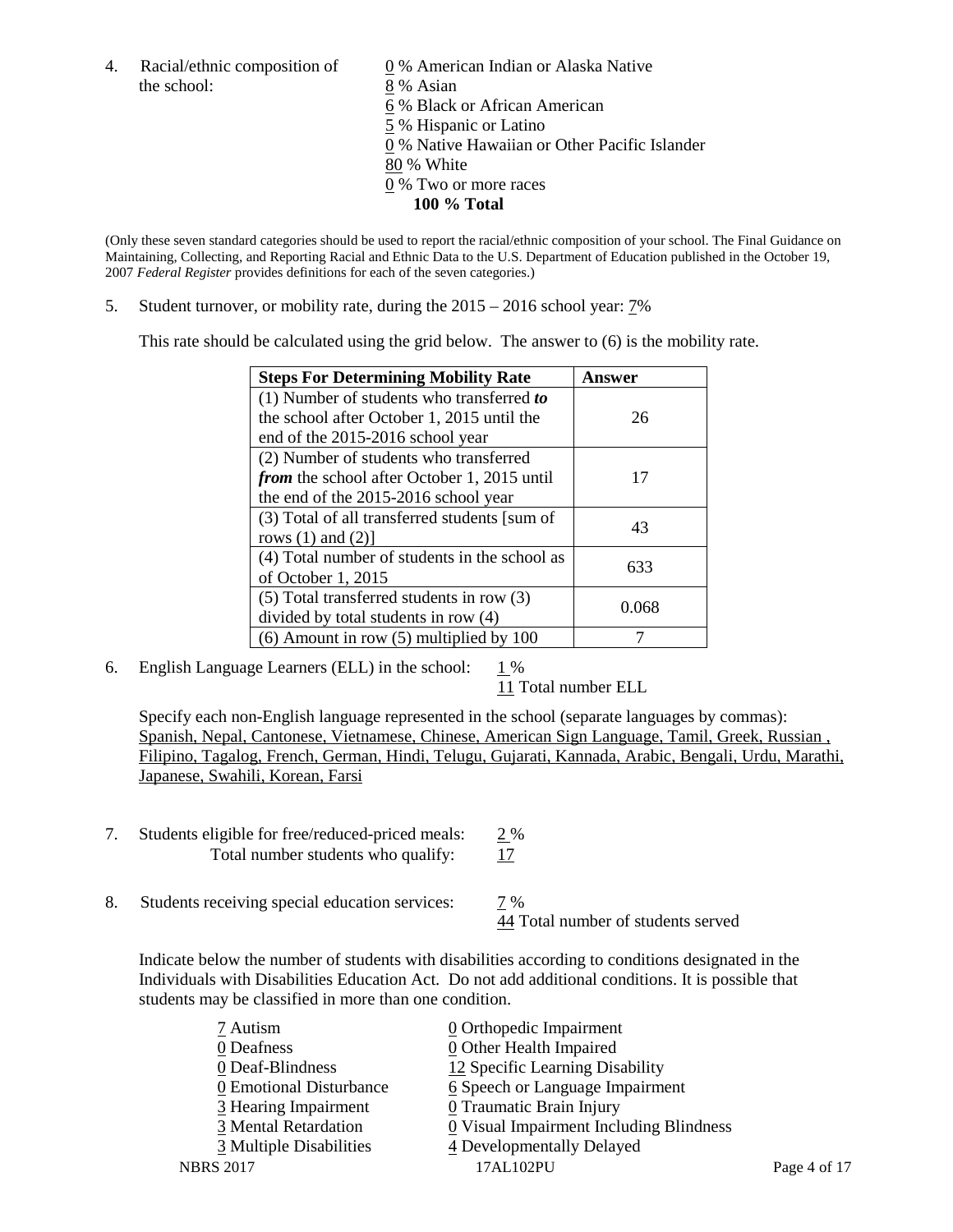- 9. Number of years the principal has been in her/his position at this school: 5
- 10. Use Full-Time Equivalents (FTEs), rounded to nearest whole numeral, to indicate the number of school staff in each of the categories below:

|                                        | <b>Number of Staff</b> |  |
|----------------------------------------|------------------------|--|
| Administrators                         |                        |  |
| Classroom teachers including those     |                        |  |
| teaching high school specialty         | 33                     |  |
| subjects                               |                        |  |
| Resource teachers/specialists/coaches  |                        |  |
| e.g., reading, math, science, special  | 12                     |  |
| education, enrichment, technology,     |                        |  |
| art, music, physical education, etc.   |                        |  |
| Paraprofessionals under the            |                        |  |
| supervision of a licensed professional | 15                     |  |
| supporting single, group, or classroom |                        |  |
| students.                              |                        |  |
| Student support personnel              |                        |  |
| e.g., guidance counselors, behavior    |                        |  |
| interventionists, mental/physical      |                        |  |
| health service providers,              |                        |  |
| psychologists, family engagement       |                        |  |
| liaisons, career/college attainment    |                        |  |
| coaches, etc.                          |                        |  |

- 11. Average student-classroom teacher ratio, that is, the number of students in the school divided by the FTE of classroom teachers, e.g.,  $22:1$  19:1
- 12. Show daily student attendance rates. Only high schools need to supply yearly graduation rates.

| <b>Required Information</b> | 2015-2016 | 2014-2015 | 2013-2014 | 2012-2013 |     |
|-----------------------------|-----------|-----------|-----------|-----------|-----|
| Daily student attendance    | 96%       | 96%       | 97%       | 96%       | 96% |
| High school graduation rate | 0%        | 0%        | 0%        | 9%        | 0%  |

#### 13. **For high schools only, that is, schools ending in grade 12 or higher.**

Show percentages to indicate the post-secondary status of students who graduated in Spring 2016.

| <b>Post-Secondary Status</b>                  |    |
|-----------------------------------------------|----|
| Graduating class size                         |    |
| Enrolled in a 4-year college or university    | 0% |
| Enrolled in a community college               | 0% |
| Enrolled in career/technical training program | 0% |
| Found employment                              | 0% |
| Joined the military or other public service   | 0% |
| Other                                         |    |

14. Indicate whether your school has previously received a National Blue Ribbon Schools award. Yes No X

If yes, select the year in which your school received the award.

15. In a couple of sentences, provide the school's mission or vision statement.

The mission of Liberty Park Elementary is to ensure each student learns without limits by pursuing knowledge and igniting curiosity about the world.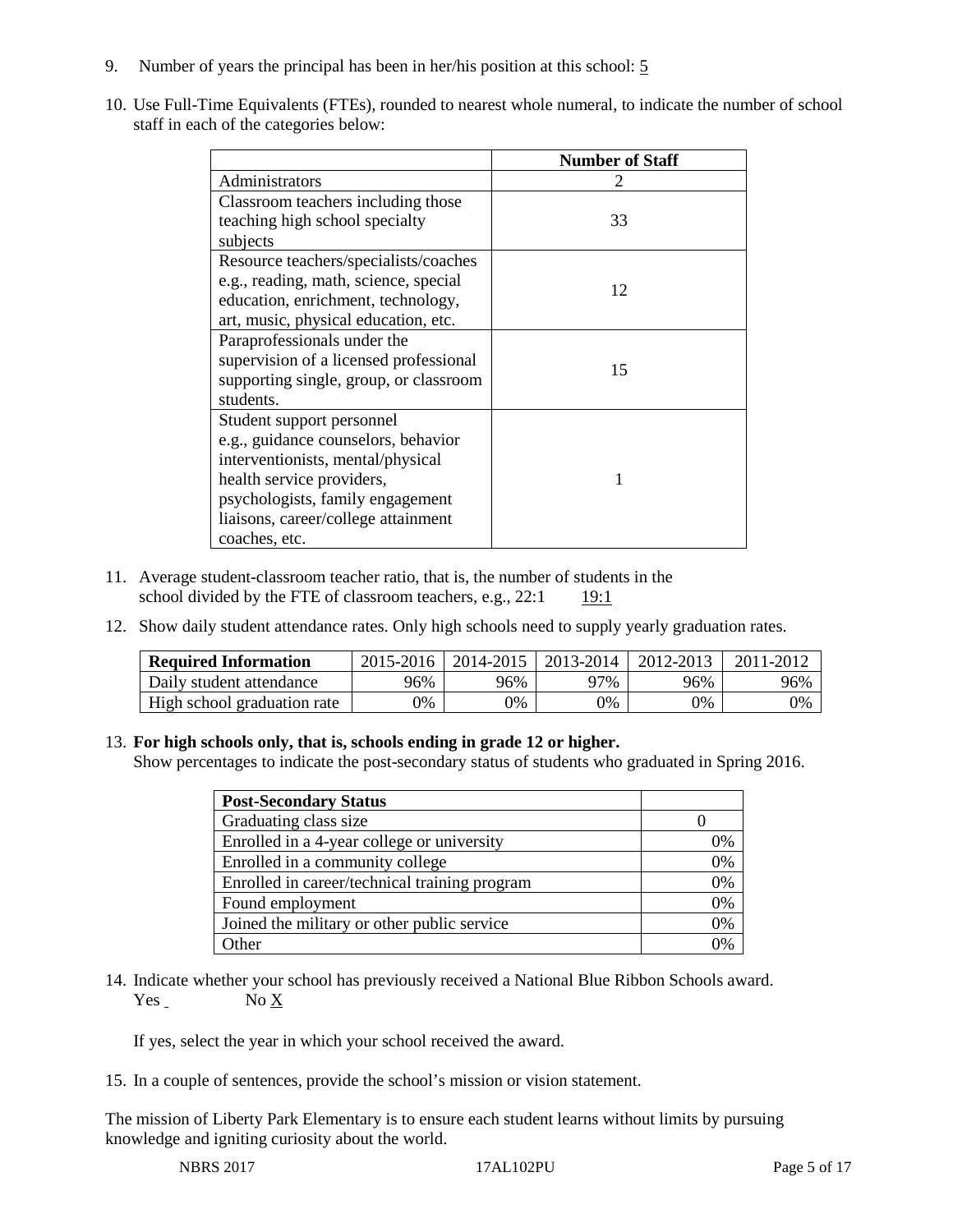16. **For public schools only**, if the school is a magnet, charter, or choice school, explain how students are chosen to attend.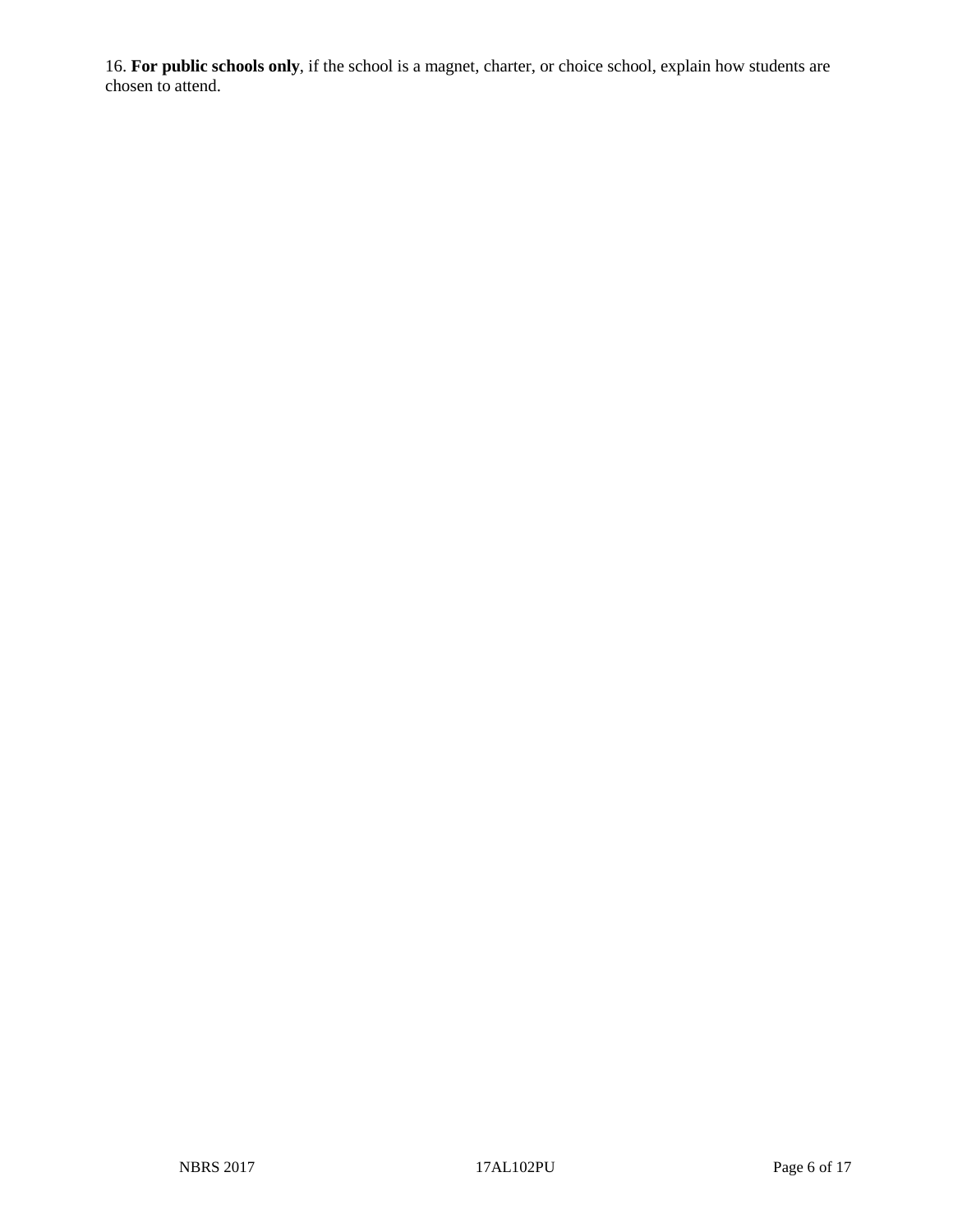# **PART III – SUMMARY**

As the sun comes up on a new day, children wearing backpacks walk on sidewalks or ride their bikes through the neighborhood eager to begin a great day of learning at Liberty Park Elementary. The assistant principal waves in the car line, while the school resource officer greets boys and girls. Aides help young students out of their cars and speak to parents before they pull away. Waves of smiling students enter the lobby where the principal greets them with a handshake or a high five. Many students eat a nutritious school breakfast in the cafeteria before heading to their hallway. Students unpack supplies in their classroom and get ready for their day. The daily live broadcast starts with music, videos, and images of the many exciting learning activities that week. In the broadcast studio, fifth grade boys and girls operate cameras on tripods, a sound mixer, and computers with video feeds. Back in the classrooms, students seated on the carpet are greeted by the young anchors on the interactive board, "Good morning Liberty Park!" After the pledge of allegiance, the "Liberty Park Promise" and the morning announcements, the students reading from prompters report on weather, sports, health and nutrition, school features and announcements. The broadcast always ends with the same words, "today is a great day for learning, let's all be sure to take advantage of it!

Vestavia Hills Elementary Liberty Park (VHELP) is truly the heart and soul of a thriving and vibrant community. VHELP is a public, suburban, elementary school within the planned suburban development of Liberty Park. We are truly a neighborhood school. The school serves students in kindergarten through fifth grade. Liberty Park is the newest of five elementary schools within the Vestavia Hills City Schools District -a district that is recognized for educational excellence. Since the school first opened its doors in 1999 to only 188 students in 11 classes, the school has grown steadily as young professionals are drawn to the neighborhood for its livability, beauty, and most of all for its excellent public schools. Families from other nations or backgrounds are welcomed to the community and the increasing diversity has enriched the character and culture of our school. The school currently serves 633 students in thirty-three classroom units. A \$5 million construction project completed in March of 2017 included a 14 classroom addition and lunchroom expansion to accommodate anticipated growth. Despite the growth of the community and the school enrollment, Liberty Park has maintained the spirit and feel of a smaller school. It remains a neighborhood school in spirit.

The motto of the Vestavia Hills City Schools is "Learning Without Limits." These words are more than a slogan at Liberty Park. Learning without limits implies each child reaching his or her potential. At VHELP we strive to create a safe, positive, and nurturing learning environment that meets the needs of the whole child and provides a strong foundation for their future success. We recognize that today's students will need a variety of skills that include both hard skills -such as knowledge and skills based on content standards and soft skills -such as communication, collaboration, creativity, flexible thinking, and problem-solving. In recognition of the wide range of abilities students will need in today's rapidly-changing world, we maintain a broad spectrum of innovative high-quality programs and extracurricular activities that help students to discover their unique strengths and interests. In the classroom, students are engaged in hands-on collaborative learning that encourages higher-order thinking, dialogue, and building connections among interconnected content areas. Coding Club, Math Team, STEM Maker Club, Liberty Park Singers, and other after school clubs are offered to further develop unique student talents and interests. The addition of the STEM "Innovation Lab" (iLab) in 2015-2016 has provided all our students with opportunities during the school day to creatively solve practical inquiry-based design challenges using the engineering cycle. The collaboration and ingenuity on display in the iLab has been observed by several other schools in Alabama who are looking to implement a similar STEM model in their schools. An exceptional characteristic of VHELP is a focus on each child as an individual. We seek to develop each child's unique gifts, talents, and interests. Not only teachers and administrators, but also support staff such as custodians, child nutrition workers and volunteers take an interest in each boy or girl. If students have needs; whether those needs are academic, social, or emotional, our school works proactively to provide additional support, interventions, or opportunities for development. Ongoing formative assessments are used to identify children who are in need of support and teams of teachers meet weekly in collaborative teams such as the problem solving team (PST) and their professional learning communities (PLC). Interventionists work with students needing Tier III support. A comprehensive toolbox of research-based programs that includes multi-sensory, early literacy,

NBRS 2017 **17AL102PU** Page 7 of 17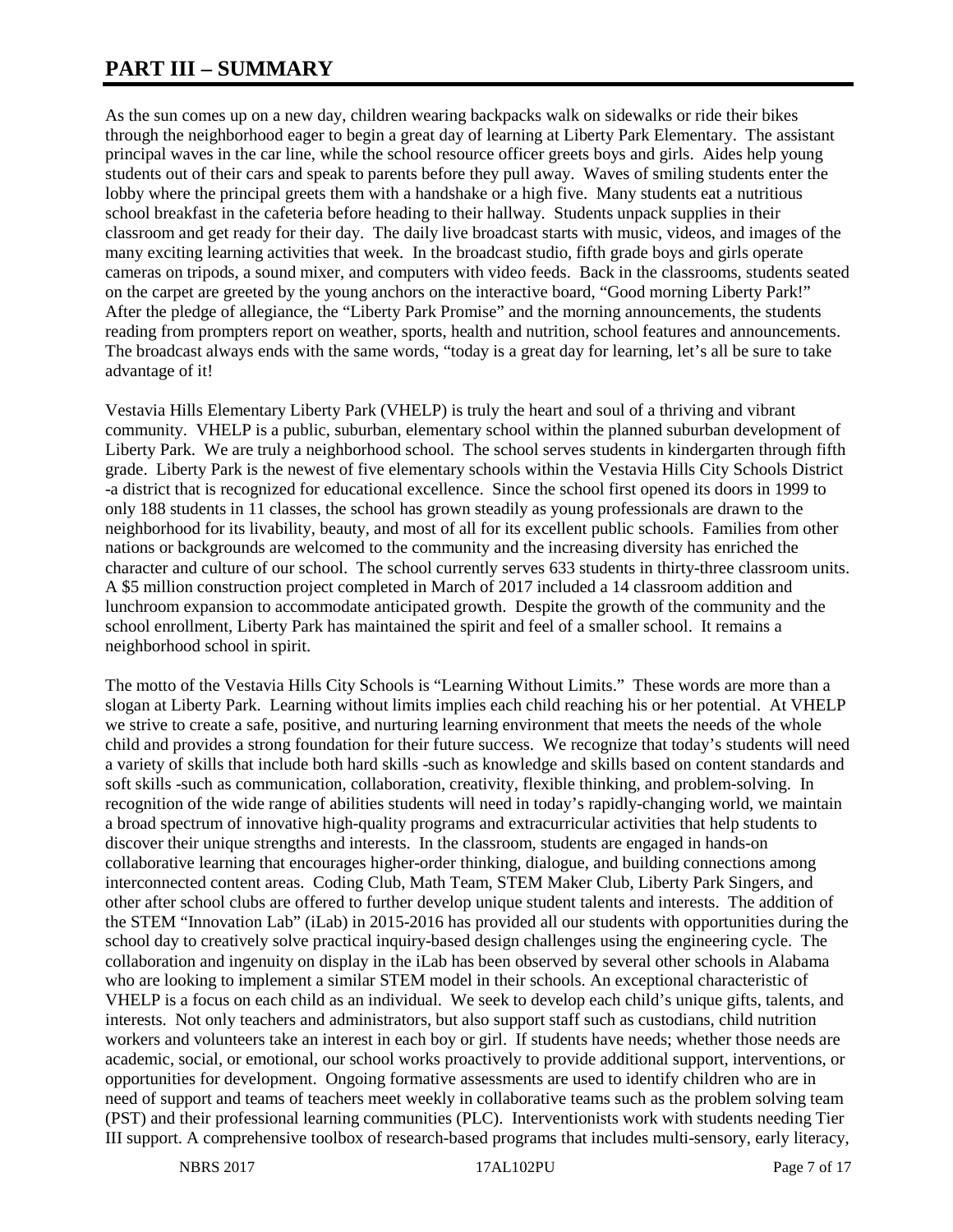comprehension, and math interventions are provided by expert teachers for any student who need support in a given area.

It helps that the community we serve shares the school staff's growth mindset. High expectations for our school are shared by all our stakeholders and the community of Liberty Park and Vestavia Hills as a whole. Our parents value education and have lofty expectations regarding the quality of their child's education and for our school in general. The community takes great pride in the school. There is a strong sense of ownership and belonging in the community. Parents seek out opportunities support the school through service or through giving. The Parent Teacher Organization (PTO) at Liberty Park is organized, supportive, and active. The PTO works closely with the school leadership to support the missions of the school, providing support in many forms -financial, volunteer hours, advisory capacity, and fund-raising. Parents are eager to take advantage of opportunities to be involved in their child's education such as Curriculum Nights, Parent Power Sessions, and book studies for parents offered by the school counselor.

While we are pleased with the positive culture of learning at Liberty Park, we recognize that complacency is the enemy of continuing excellence and we are committed to continual growth and improvement. One of the greatest challenges faced by high-performing schools can be complacency. The adage, "good is the enemy of great" can make continual improvement efforts difficult in a high-performing school; however, at VHELP a growth-mindset and a focus on individual children's needs ensures that we maintain a focus on the areas where we can improve -individually and collectively. Development of SMART Goals (specific, measurable, attainable, relevant, time-bound) is ongoing at the school level, team level, and individual level. Stakeholders' involvement and input into decision making is sought out and valued. In this culture, school stakeholders are motivated, excited, and fully-invested in the school and its mission.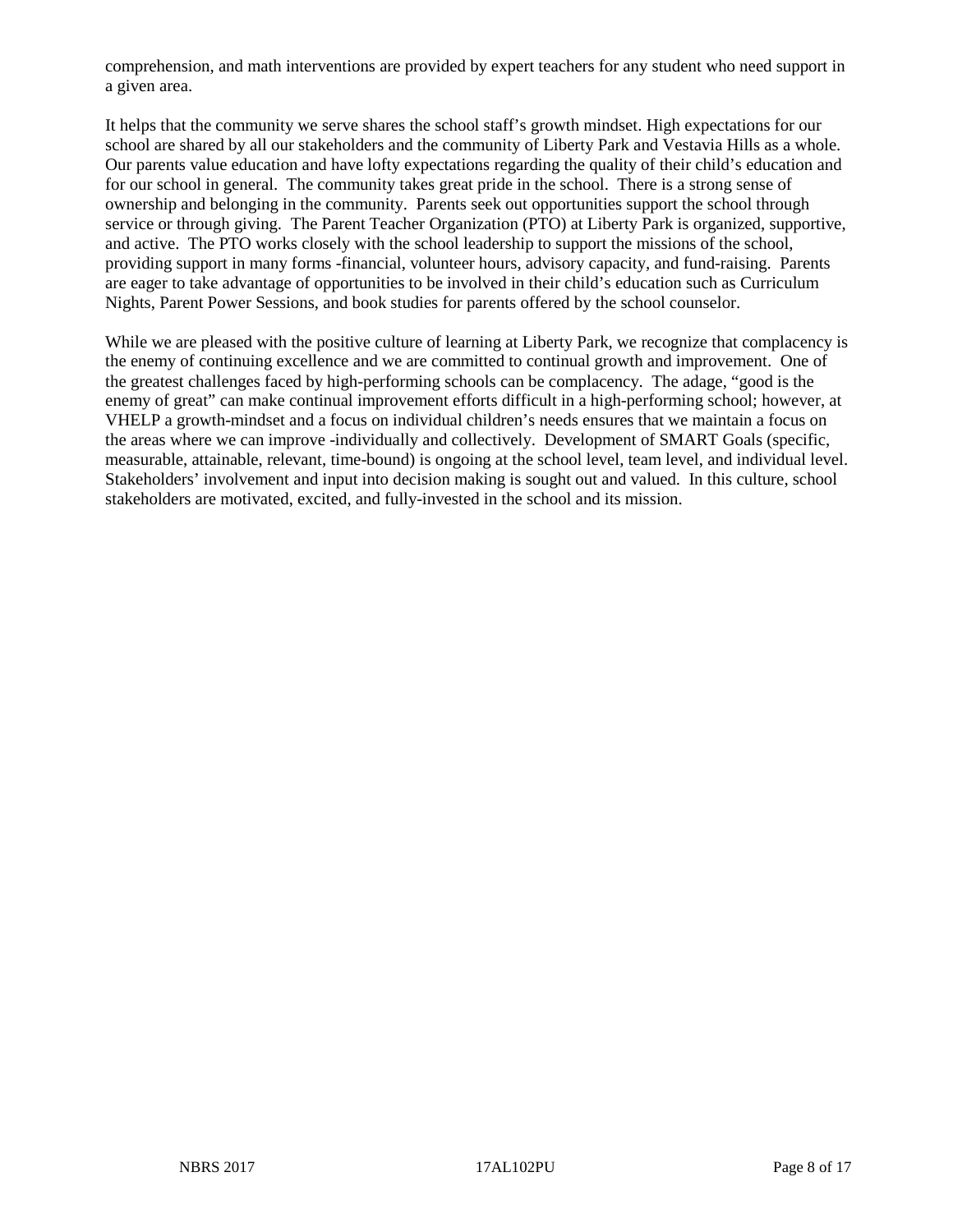# **1. Core Curriculum:**

Richard DuFour, an expert in professional learning communities, measures the success of a team by their specific beliefs, including the belief that all students can learn at high levels. It is this belief that drives our teams and our school to provide individualized learning experiences to help each child reach their unique potential. We believe that students learn best when learning is active, engaging, rigorous, and connected with the real world. These experiences are driven by the College and Career Readiness Standards that the state of Alabama has adopted, but at VHELP we seek to transcend these basic standards and go deeper into the content to make the learning exciting and connected to our students' experiences.

Our team of educators is committed not only to teaching students the academics laid out in the required state standards, but to modeling and teaching specific behavioral and social skills needed to develop each child into a well-rounded citizen. Vestavia Hills Elementary Liberty Park strives to integrate learning in each subject and grade to provide connections in content, subject, and grade level bands. Each team works in a professional learning community to collaborate and determine the best methods to present and engage our students in the curriculum. Our teachers utilize ongoing professional development and embedded time to work together, which assists in reaching high expectations.

VHELP is a language-rich learning environment and students are surrounded with opportunities to connect learning with reading and writing. In our early elementary grade bands, students are provided a variety of opportunities to engage in different styles of literature. In these grades, teachers organize their time using the Daily Five structure. At the beginning of the year, students monitor their stamina to build independence and confidence. This growth is visually displayed and celebrated to motivate students to be engaged in their reading. Students are provided choices that include read-to-self, read-to-someone, listen to reading, word work, and more. Teachers tailor the activities and expectations found within the choices to each student's needs. This structure of learning optimizes small group instruction. During each rotation, teachers are facilitating in a small group setting or giving an assessment to guide future instruction. In addition to the unparalleled academic growth our students exhibit through this model, our students also build independence in goal setting, task management, and teamwork.

As students venture into upper elementary, the emphasis on goal-setting for independent reading takes precedence. Teachers expose students to a variety of both fiction and nonfiction text. Text structures, reading skills, and strategies are presented in different genres to assist our students' ability to apply their learning. In fourth and fifth grades, teachers use the "40-book challenge" as inspiration to guide our students' interest in the different genres available to read and provide choice in which order students read them. Students have a yearlong goal that they work to, while teachers scaffold this goal within each quarter to help students attain and feel success along the journey. During their time at Liberty Park, students are exposed to a wide range of authors, subjects, and genres that expand their horizons and give them an appreciation of other cultures and life-experiences and help to develop a love of reading and writing.

Emphasis on independence, individualized instruction, and choice can also be found in the mathematics classroom in all grades. Students work with math menus that tailor individual tasks to students needs, giving the teacher an opportunity to work with small groups and differentiate each lesson. Every classroom incorporates Number Talks. This practice encourages mental math and builds an accepting community of learners. Students are brought together in one area of the classroom and presented a problem. Once all answers are shared, the teacher encourages students to defend their answer with the strategy of their choice. Students are provided the opportunity to see their peers' thinking about numbers and make connections to new strategies. Teachers use this as an opportunity to introduce strategies and new vocabulary as the students present it in their own words, making the learning organic. Multiple strategies and solutions are encouraged to build deep understanding. Students develop this understanding at their own pace. Teachers understand that a strong foundation in math is essential for students to be prepared for future success in school and in their careers.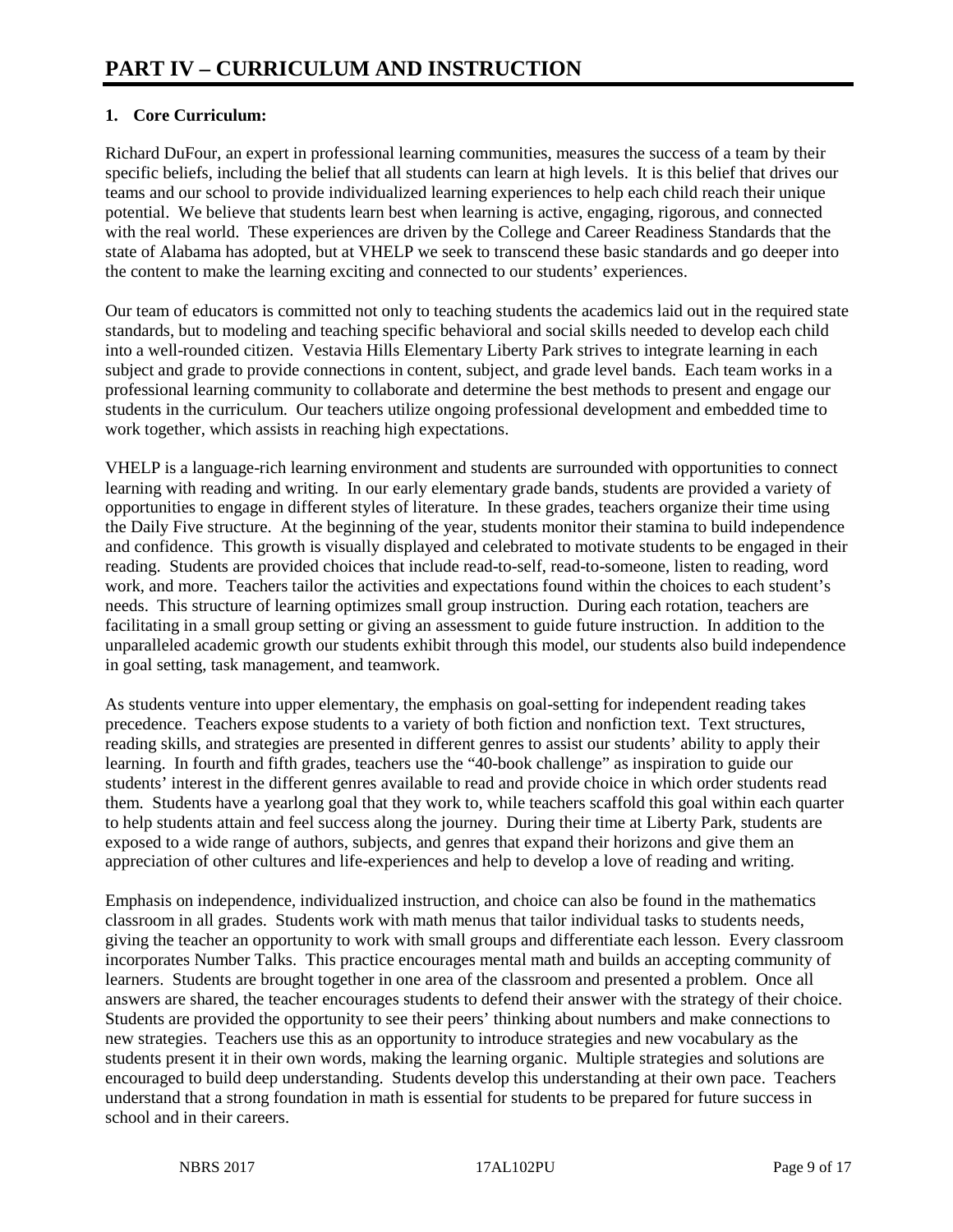Literacy and math are integrated into the Science and Social Studies instruction throughout the year. Narrative nonfiction and text features are commonly found in these areas. However, it is accompanied with the belief that students need hands-on experiences and opportunities to reenact events to build proficient understanding. In Social Studies, students in lower grade bands discover their community and how people and services work together. In upper grade bands, teachers seek to build deeper and broader understanding of history, cultures, and ethical topics by providing virtual field trips, primary-source texts, and opportunities for debate or opinion writing. The Vestavia Hills City School System adopted the Science curriculum from AMSTI, Alabama Mathematics Science Technology Initiative. This hands-on, engaging, curriculum requires teachers to undergo seven days of training on the materials, in addition to ongoing professional development to become proficient in their content areas. Instead of textbooks, this curriculum delivers kits and prepared activities that ask students to experiment and plan while teachers facilitate. Not only do students build a better foundation through hands-on discovery learning, they also experience the need to redesign or retry when at first an idea does not work. Environmental responsibility and ethics are a key component of our science curriculum as students investigate relevant issues such as the effects of pollution, energy alternatives, overpopulation on ecosystems or fragile populations. It is understood that our students need this experience to be prepared for careers in engineering and science and that talented individuals in the STEM fields will be relied on to solve the complex problems faced by society today.

At Liberty Park Elementary, civic responsibility is taught in all contexts and content areas, but is a particular area of emphasis within the social studies curriculum. We believe each student needs to understand how they can be involved and contribute as citizens of their class, school, community, state, nation, and ultimately as citizens of our world. Many opportunities for teaching civics are tied to current events. In the summer and fall of 2017, Alabama endured through one of the worst droughts in history. Our area went more than 60 days without measurable rainfall, causing loss of vegetation and wildfires. On some days, the smoke was so thick at our school, that we decided to keep the students inside for recess. Lake Purdy, the main aquifer for the city of Birmingham is only a few miles from our school, dropped to record levels feet. Many teachers used the drought as an opportunity to learn more about water restrictions –emphasizing the many uses of our water each individual's civic responsibility to conserve water to ensure clean water remains a sustainable resource. Teachers noted that the children were very careful about washing hands quickly and turning water off when finished.

All students at VHELP were able to practice their civic duty to vote as they participated in a school-wide mock election during the presidential elections. Third grader students explored concepts, rules, and founding principles of our judicial system by transforming the classroom into a courtroom. Student learned that all citizens have the right to due process, a fair trial, and presumed innocence as they played the parts of jury, attorney, bailiff, and judge. Unit studies of immigration focus on immigration and treating all individuals equally regardless of race, ethnicity, or religion. Fourth grade students have in depth focus on Alabama history that touches on many civic themes so that students understand the past and know their responsibility in making their future brighter.

Supporting the core academic areas are learning opportunities that connect to academic, behavioral, and social needs. At Vestavia Hills Elementary Liberty Park, we strive to prepare citizens for opportunities and challenges that do not necessarily exist currently. Students need to build the skills to work with others, learn from mistakes, and be able to connect ideas to new learning. It is our goal to build these skills in an encouraging and safe environment while achieving the required standards in each grade.

#### **2. Other Curriculum Areas:**

Vestavia Hills Elementary Liberty Park offers curriculum areas that include art, music, physical education, library/media, technology, and integrated STEM (Science, Technology, Engineering, & Math). The art curriculum at Liberty Park Elementary is designed to empower students to explore and express ideas through art, solve problems creatively, and discover new ways of seeing the world. In lessons based on the Alabama Course of Study for the Visual Arts, students create original two dimensional and three dimensional art and learn about artists, art history, and the art elements and principles. Units include sculpture, pottery, print making, drawing, and painting. Students showcase their work and visit with a local artist in an art show at the end of the year. Student art work has been featured at Board Meetings, at state art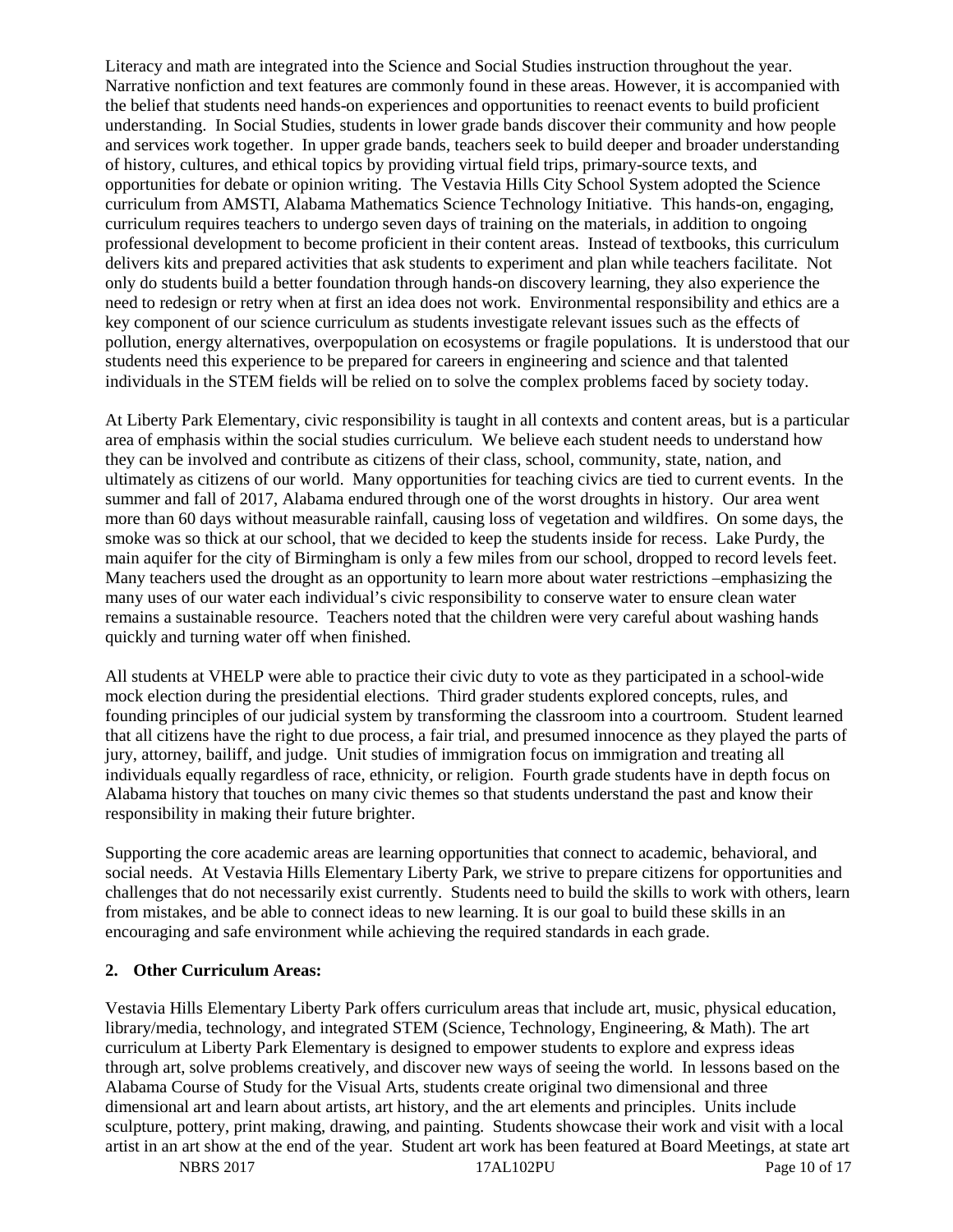competitions, and lining the halls of our school for all our school to enjoy.

Many of our students are especially talented in the area of music so it is important that we develop interest in this area. Students learn to appreciate music from diverse cultures and learn how music relates to our daily lives, history, traditions, and holidays. The music curriculum at VHELP is based on The National Core Music Standards for Elementary General Music and is linked to relevant learning topics in the classroom. In lower grades, students gain understanding of rhythm, instruments, pitch, and other key music concepts while performing music on traditional percussion instruments such as African drums, gongs, maracas, and tambourine. Students progress to more difficult instruments such as the recorder and guitar in upper grades. A class set of guitars and "chord buddies" was purchased two years ago with the assistance of a PTO fundraiser and the addition of this unit has been very exciting for our students. Liberty Park Singers is an auditioned group of fourth and fifth grade students that performs in the school, at mini-concerts, and at the Alabama Music Educators Association (AMEA) state festival. A school talent show this winter featured many of our talented student musicians.

The physical education (P.E.) program at VHELP seeks to educate minds, develop healthy bodies, and encourage positive attitudes towards health, physical activity, and sports skills. There is an expectation at VHELP for all physical education classes that students learn, be respectful to classmates, teachers, and equipment and most importantly to give their best effort in all they do. These foundational components are crucial for success each day, week and throughout the year. The physical education teachers shape curriculum based on national & state standards, developing skills in all sports related areas, with an emphasis on sportsmanship and student ownership in their activities. A key to the program's success is implementing activities and instruction that are lined up with the interest and enthusiasm of our students. These units include baseball, soccer, football basketball, bowling, golf, lacrosse, hockey, hula-hooping, and dance. The P.E. department coordinates the Kid's Mercedes Marathon and Jump Rope for Heart, which raised over \$21,000 at our school for the American Heart Association this year alone.

The Vestavia Hills Elementary Liberty Park Library Media Center is the informational hub of our school. Not only was it designed to sit at the structural "heart" of our school, centrally located between the lower and upper grade classrooms, but programming in the Library Media Center strives to meet the needs of all members of our school community. The library's collection has been developed and designed to help students and teachers experience numerous learning opportunities through exposure to a wide variety of print and non-print materials. Our library follows the American Association of School Librarians Standards for the 21st-Century Learner. 21st Century Skills are integral in the success of our students, and it is our full intent to immerse students in quality lessons that stimulate critical thinking, creativity, communication, and collaboration. In addition to weekly classes and additional collaborative lessons, the Library Media Center offers additional programming events: two Book Fairs are sponsored during the school year with special event parties at Barnes and Noble Bookstores to kickoff the week. Author visits are also popular at VHELP. Most recently, students met Mike Artell and learned about Louisiana folklore, drawing and cartooning, and interesting and creepy facts about animals, plants, and insects.

Technology integration provides all students with a media-rich learning experience in the classroom. Teachers provide integrated technology experiences with mobile Chromebook labs, mobile iPad labs, and in the STEM Innovation Lab (iLab). Each December, every student participates in the Hour of Code in Library/Media. This year students used Scratch, code.org, and Kodable to write two week's worth of code. Students were able to share what they learned with their families at our school's first STEM Family Night. In the iLab, students work as teams of engineers to solve complex challenges that go deep into content that they are studying in the regular classroom. After fully researching the problem, they conceptualize a design that might help in solving the problem, before creating mockups from found materials such as cardboard, plastics, and tape. They test their designs and utilize the engineering cycle to refine and improve their designs. A 3D printer is used to create needed components that students design in 3D software such as Tinkercad. Third graders worked to identify a problem in the school garden and created needed tools, instruments, or resources to help with the problem. Fifth grade students created roller coasters that applied learning of energy and motion. Even kindergarten students created original arcade games as part of a unit on movement and elements of space.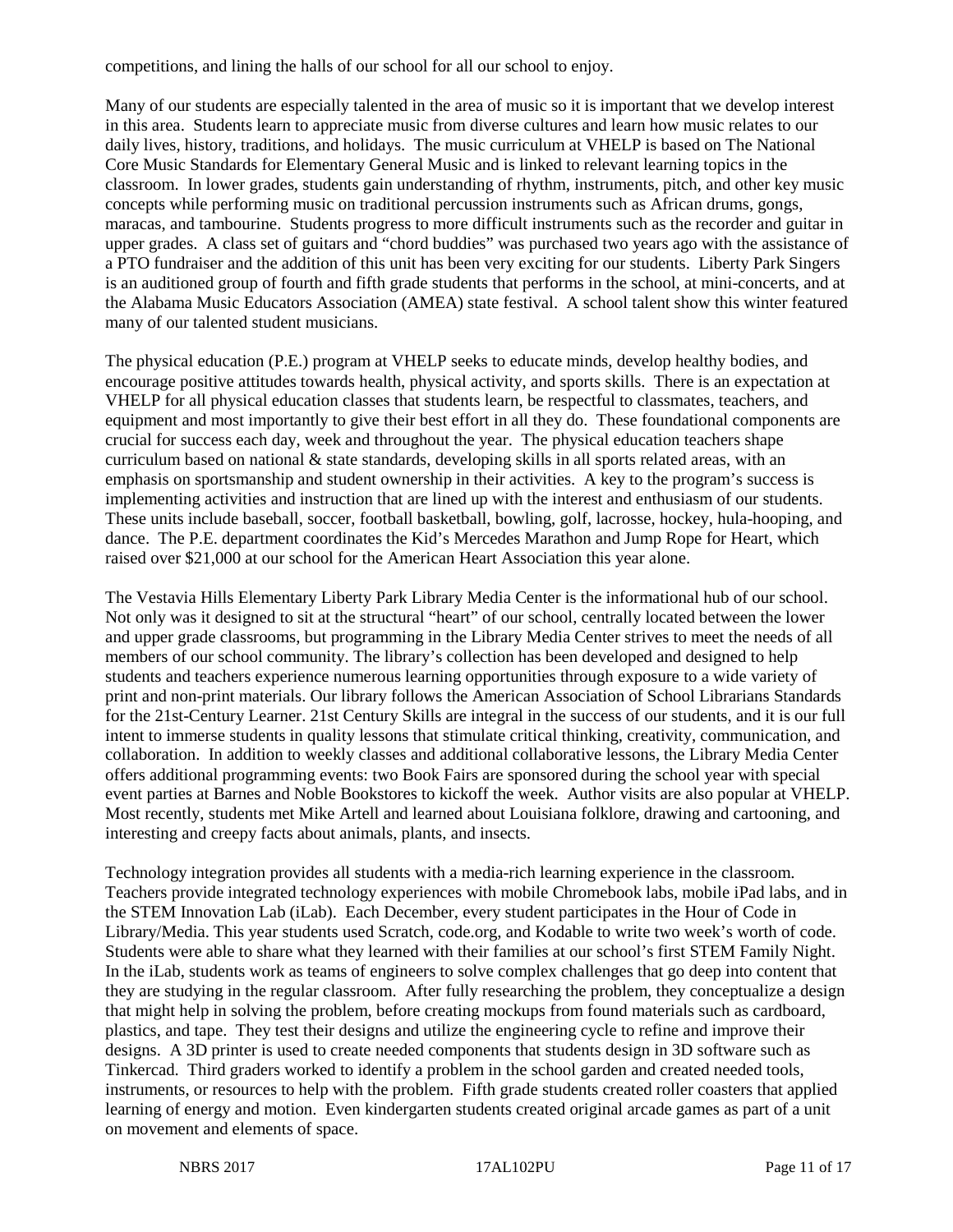One unique feature that enhances our curriculum is our school garden. PTO volunteers work together with teachers and our Child Nutrition Program (CNP) Director to make the garden an outdoor classroom. Students assist in mulching, planting, weeding, and harvesting crops in the school garden. Fresh, healthy foods such as carrots, radishes, lettuce, and fresh herbs are sampled by students and even served for lunch in the school cafeteria line. Students take great pride in seeing the food that they helped to grow on the serving line. Cotton and corn were grown as part of the Alabama History social studies curriculum in fourth grade. Separate sensory gardens give students an opportunity to smell, taste, and feel the diversity of plants and their features. Our school gardens enhance the science, health, nutrition curriculum in many ways. Students come to understand our responsibility in maintaining a balance with nature and learn to appreciate where the food they see at the grocery store actually comes from.

#### **3. Instructional Methods, Interventions, and Assessments:**

Our school uses a variety of instructional approaches. We utilize a tiered instructional process including Tier I core instruction for all learners, Tier II systematic, explicit intervention for students needing additional support, and Tier III research-based instructional intervention for students at risk. Instructional support is provided in the least restrictive environment for exceptional education students through differentiation and collaborative planning. The Tier I core instruction is differentiated to meet the needs of learners and involves various groupings of students, whole, small, pairs, and individuals to complete various activities. Kindergarten, first and second grade teachers use the Daily Five structure for reading. Instruction is delivered through mini-lessons. All students are involved in a variety of learning experiences including collaborative activities such as "turn and talk," open discussion/reflection, and hands-on activities. As teachers work with small groups, conference with students, or deliver Tier II targeted instruction, young students are engaged in differentiated practice of core literacy skills through reading independently, shared reading with a partner, writing, and working with letters and words to practice phonics skills. Third, fourth, and fifth grade teachers use the Workshop model to provide conferencing and small group instruction in reading and writing. Mini-lessons allow teachers to incorporate reading and writing into the content areas. Our teachers utilize Number Talks to help students build mental math and computation strategies, deepening knowledge and understanding. "Number talks are an accessible way to reach deep into and draw upon the Standards for Mathematical Content and Practice to promote numerical reasoning and mathematically powerful students." (Sherry Parrish, 2010). In addition, K-2 students explore counting and cardinality through Counting Collections. These activities provide the foundation for understanding numbers and for computation skills.

Through formative and summative assessments in math, reading, and writing, teachers know the diverse needs of every student. Student learning is enhanced by involving students in the process of evaluating their own attainment of learning targets based on state standards. Assessments are used to screen all students three times a school year in math (EasyCBM Common Core State Standards Math) and reading (EasyCBM Letter Naming Fluency, Letter Sound Fluency, Phonemic Segmentation Fluency, Word Reading Fluency, Passage Reading Fluency, and Multiple Choice Reading Comprehension). This data guides our educators in determining if additional diagnostic assessments are needed to determine individual needs of learners. The data gathered and analyzed from these assessments (EasyCBM, Fountas and Pinnell Reading Benchmark Assessment, Diagnostic Decoding Inventory, STAR, Primary Number and Operation Assessment, Addition Interview, Multiplication Interview, TOWRE, and TWS-5) guides instructional decisions regarding student grouping and instructional focus. Students are progress-monitored regularly so teachers can reflect on the effectiveness of instructional approaches, methods, and interventions. Concept specific assessments are often used in math for example, to determine which students may have mastered a given objective before instruction. This information helps teachers know which learners need a more challenging instructional plan to ensure high levels of learning and achievement. Students are involved in setting learning targets in all subjects. Formative assessments are used daily by teachers to take a quick look at how students gauge their own success. Conferencing in reading and writing also provides instructors with data to guide instructional goal setting. Students are involved in setting their own instructional goals and reflecting on their own progress. In addition our students create digital portfolios via Seesaw. Through this collaborative technological tool, learners can share their learning and achievements with classmates, parents, and other individuals outside the classroom.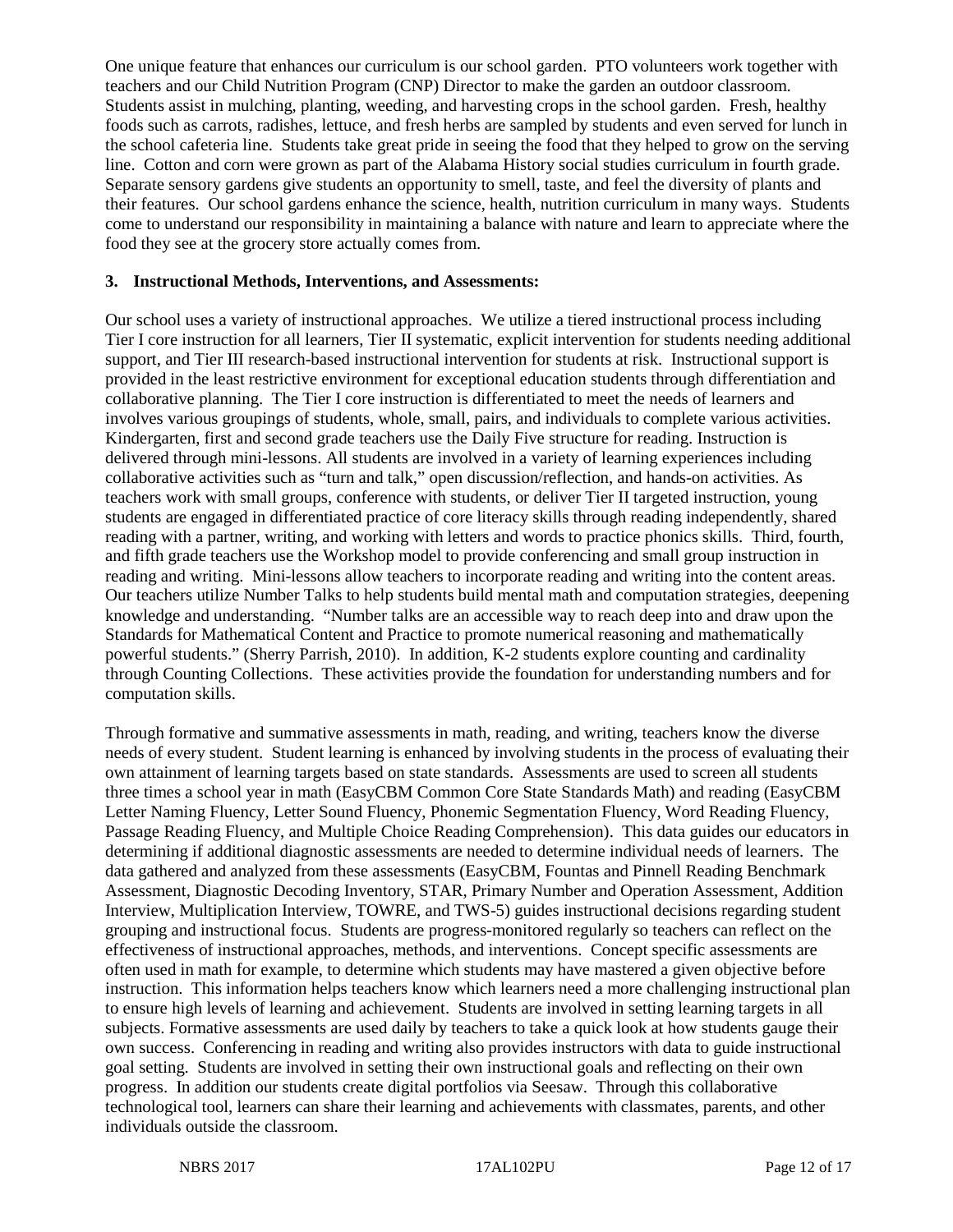Enrichment opportunities like Brain Bags, 20% time (independent research project), Math Menu, Coding Club, STEM Lab, and Gifted classes are provided to meet the needs of our higher achieving students.VHELP's Problem Solving Team (PST) meets monthly with classroom teachers to develop an individual goal and instructional plan for any student at risk. This team determines which students need Tier III academic or behavioral support. Research-based intervention programs (S.P.I.R.E, Leveled-Literacy Instruction, Do the Math) provide students with specifically designed instruction to help them close gaps and become successful.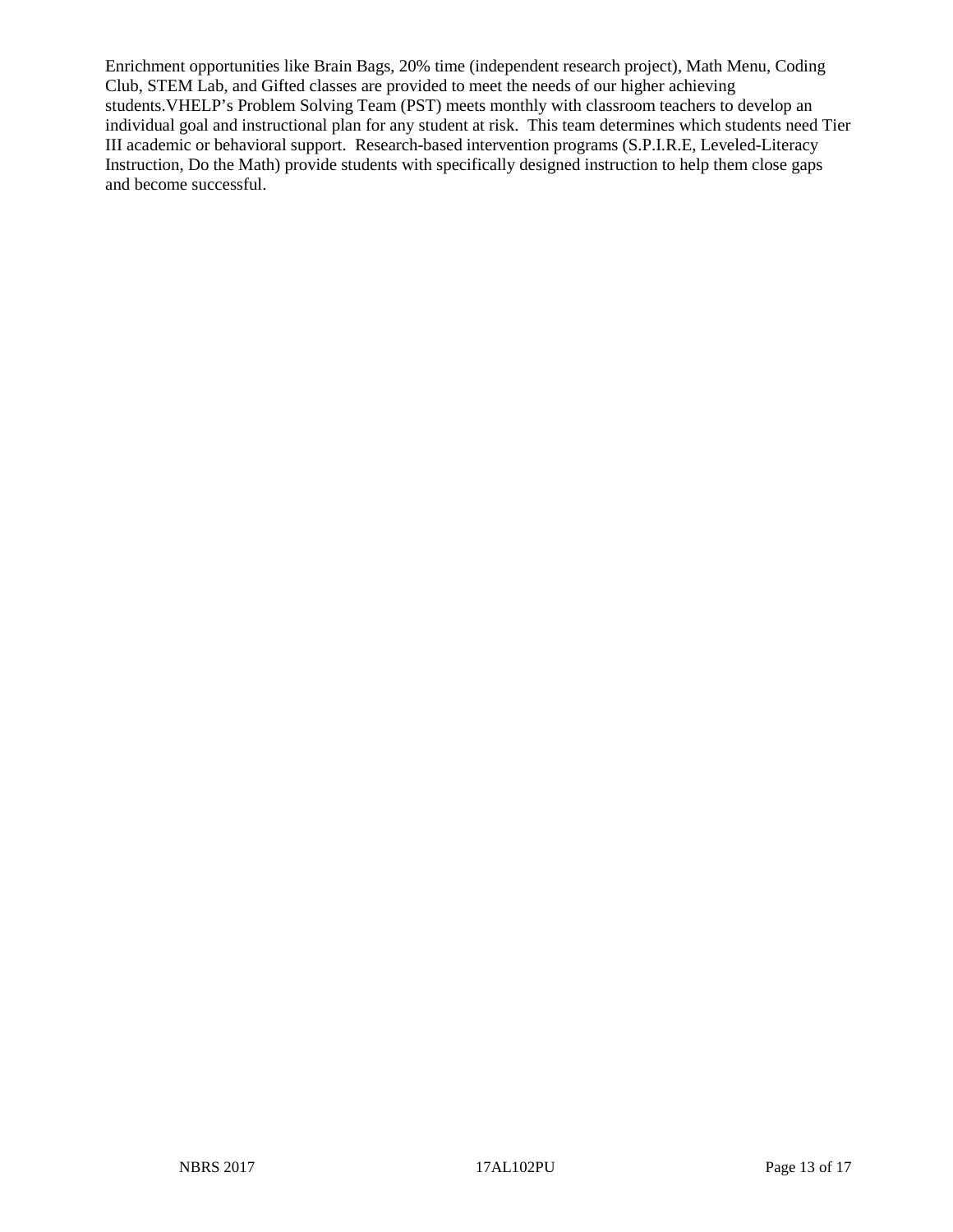# **1. School Climate/Culture:**

School Climate is best assessed by what is experienced within the walls of a school. On any given day at Vestavia Hills Elementary at Liberty Park, you will find active and engaged students up and down each hall. Leading those students are vibrant teachers who are just as eager to learn as the students in their care. At VHELP teachers are constantly finding new ways to model anything from social skills to math problems. Our teachers know that often a different approach is all it takes to reach the child who isn't finding success academically, socially or emotionally.

Students at VHELP are engaged because they are invested in their own learning. Clear and high expectations are set and maintained. Students understand that we all aim to work to our fullest potential. Students recite the Liberty Park creed every morning through a student-led broadcast. "I believe in myself and I am here to succeed. I am responsible, respectful, safe and prepared. I will do all I can to help myself and others learn. I will do my best because everything I do today will affect my tomorrow." Our students are motivated each day by the reminder that the learning they do today will prepare them for the future.

As a school with many high-achieving students, it can be difficult to keep students challenged and motivated to improve. At VHELP, we instill a growth-mindset in our students. Our students are learning that excellence is a moving target, that making mistakes is an essential part of the learning process, and that knowledge is an ongoing pursuit. We celebrate risk-taking, encourage student-led learning through 20% time and the Innovation Lab, and applaud the growth that comes from trying something new - even if it doesn't go as planned. This builds character and resilience while allowing students a supportive environment to navigate the emotions that come with huge successes and difficult failures.

For a school that strives to achieve so much academically, we must be equaled in heart. Counselor initiated "minute-meetings" allow students to receive extra support in difficult seasons. Our faculty and staff love like family. The sorrows of one are the sorrows of all and the joys of one are shared by the entire family. This picture of support, encouragement, empathy and sacrifice is the heartbeat of all we do and all we aspire to nurture within our community of Liberty Park.

sacrifice is the heartbeat of all we do and all we aspire to nurture within our community of Liberty Park.

# **2. Engaging Families and Community:**

One of the most unique aspects of VHELP is the unparalleled family and community support we receive as a school. We seek to partner with parents in their child's education and we encourage open communication and active involvement. We realize that the home-school connection is essential in achieving our mission. Our students see all the adults in their lives working together as a team to support them. It's common practice to see teachers at student baseball games, and parents serving as "mystery readers" for the classroom. The engagement between families, school and community is woven tightly within the culture of the community. One doesn't fully perform without the other.

The Parent Teacher Organization (PTO) is actively involved in every area of our growth as a school. School fundraisers, curriculum showcases, charitable efforts, etc. are designed, organized, and implemented in coordination with the PTO. PTO is always invested in school improvement efforts and chooses their activities to best support these efforts as well as our overall school mission. Even parents who are new to the Liberty Park community are quickly recruited to be involved in one the exciting opportunities led by PTO. There are many opportunities for parents to be involved with PTO and to use their gifts by either leading out in front or working behind the scenes. PTO provides teachers with many benefits including start-up money each fall, and a teacher-appreciation luncheon for our teachers in the spring.

We have strong relationships with our PIE Partners (Partners in Education). These partnerships with local businesses provide a "win-win" relationship for both school and community. The neighborhood grocery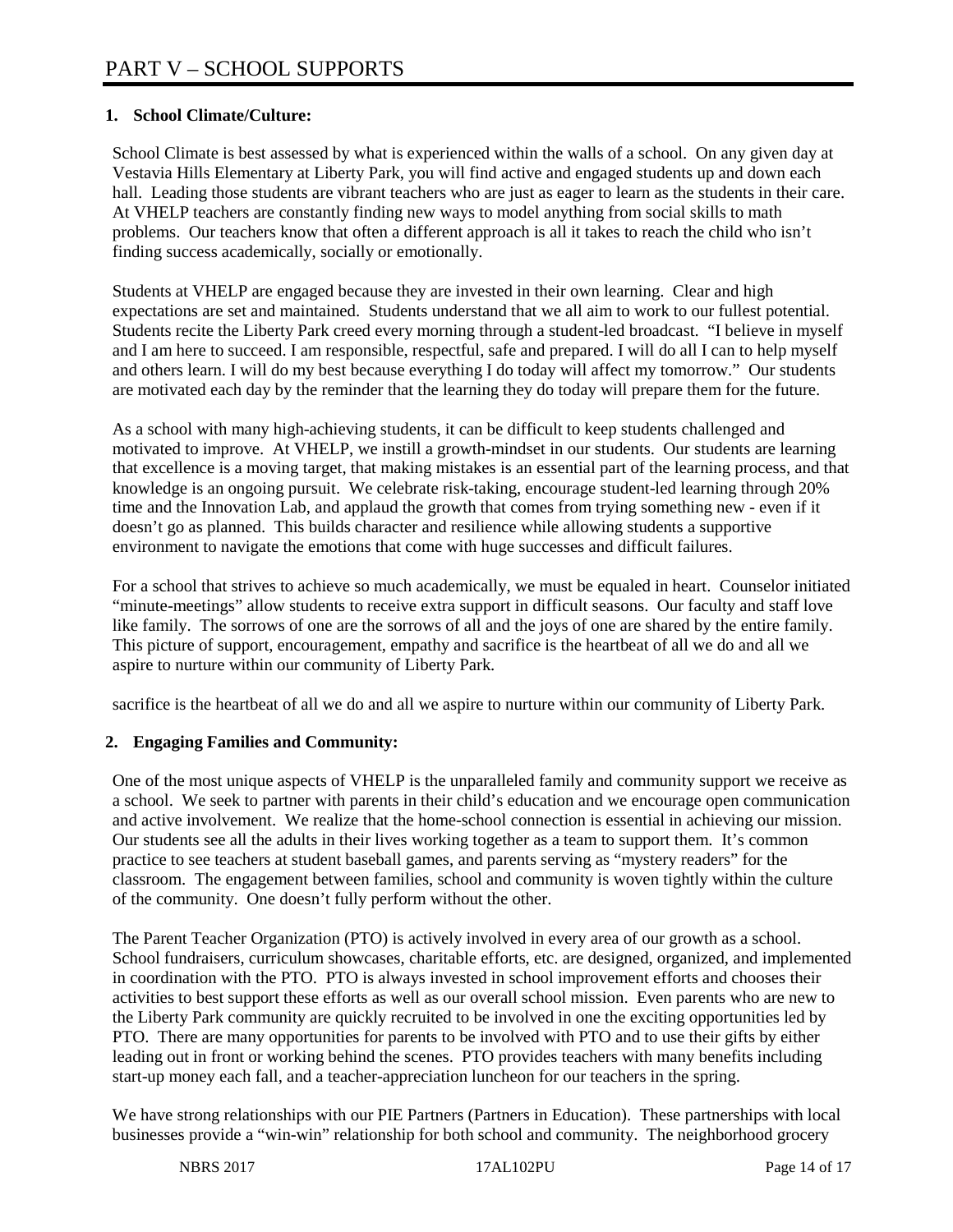store goes out of their way to donate birthday cakes for faculty and staff birthdays as well as dinner on late PTO meeting nights. Local dentists and doctors visit the school to speak with students about health and hygiene, and engineers visit the iLab to help bring STEM to life.

Every parent, educator and stakeholder in a child's life holds a unique perspective and role towards the development of a child. Within Liberty Park, we strive daily to let each role have a respected voice while modeling a team approach to support the whole child. VHELP is a host to many family events. From Family Fun Night, to parent book clubs, to Parent Power Sessions, to our most recent Curriculum Night exploring STEM, the school is truly a hub of the community. The great attendance for these events is a good indicator of strength of our parent and community partnerships and evidence of how students benefit when we work together.

### **3. Professional Development:**

At Vestavia Hills Elementary Liberty Park, all educators are provided an opportunity to grow professionally. In addition to classroom teachers, special area teachers are encouraged and supported to grow in their area. When learning is connected to best practice, all educators collaborate and learn together knowing that each area brings a certain perspective to a child's learning. All professional learning efforts derive from data collected formally and informally. During the school year, professional development may be embedded in data meetings and professional learning communities. Our instructional coach and instructional technology specialist provide individualized professional development based on student needs and teacher interest. This organized and individualized professional development serves as a model for how instruction in the classroom takes place.

The professional development opportunities would not be as effective and abundant without the support of our district office. All educators are provided the opportunity to complete a Design-It-Yourself application to meet the needs of teachers. Teachers can team with their grade level and other colleagues to design a learning experience of their choice. These sessions take place over the summer.

During the school year, professional development is tailored to the needs of our teachers and their students. Because our district adopted the AMSTI curriculum, our school is paired with two AMSTI specialists that work with our teachers individually or in small groups to build deep understanding in the content areas and math and science. The master schedule optimizes opportunity for whole school professional development to be embedded in the day. This professional development is designed and determined after receiving and looking at survey data, having informal conversations with faculty members, and analyzing student data. In addition to learning opportunities during the school year, our teachers can be found participating or leading at the district's summer professional learning sessions. All this hard work is built on the idea that education is an ever-evolving journey. It is understood that in order to best prepare our students for the future, we must grow alongside them.

# **4. School Leadership:**

Leaders at VHELP exemplify a "servant leadership" approach. The school leaders seek to support teachers, parents, and students as they work side-by-side towards improvement and excellence. The leaders articulate a clear vision and mission for the school that is aligned with the district strategic plan. While the school mission and core values are well-defined, the leadership encourages innovation, experimentation, and risk-taking in teaching practices. Leaders recognize that while it is important to have a wellcoordinated instructional program; effective teaching comes in many forms, respecting those individual differences in each teacher. We feel that the differing teaching styles of our teachers enhance a child's K-5 experience at Liberty Park.

School leaders welcome input from teachers, parents, and students. The school's administration feels that transformative change is realized in the school by building leadership capacity throughout the school. Therefore, leaders at VHELP include teachers, paraprofessionals, parents, and students. Ideas about possible changes or improvements are shared freely among the team. The steering committee is an especially valuable sounding board for the school leaders. The leaders seek transparency and honest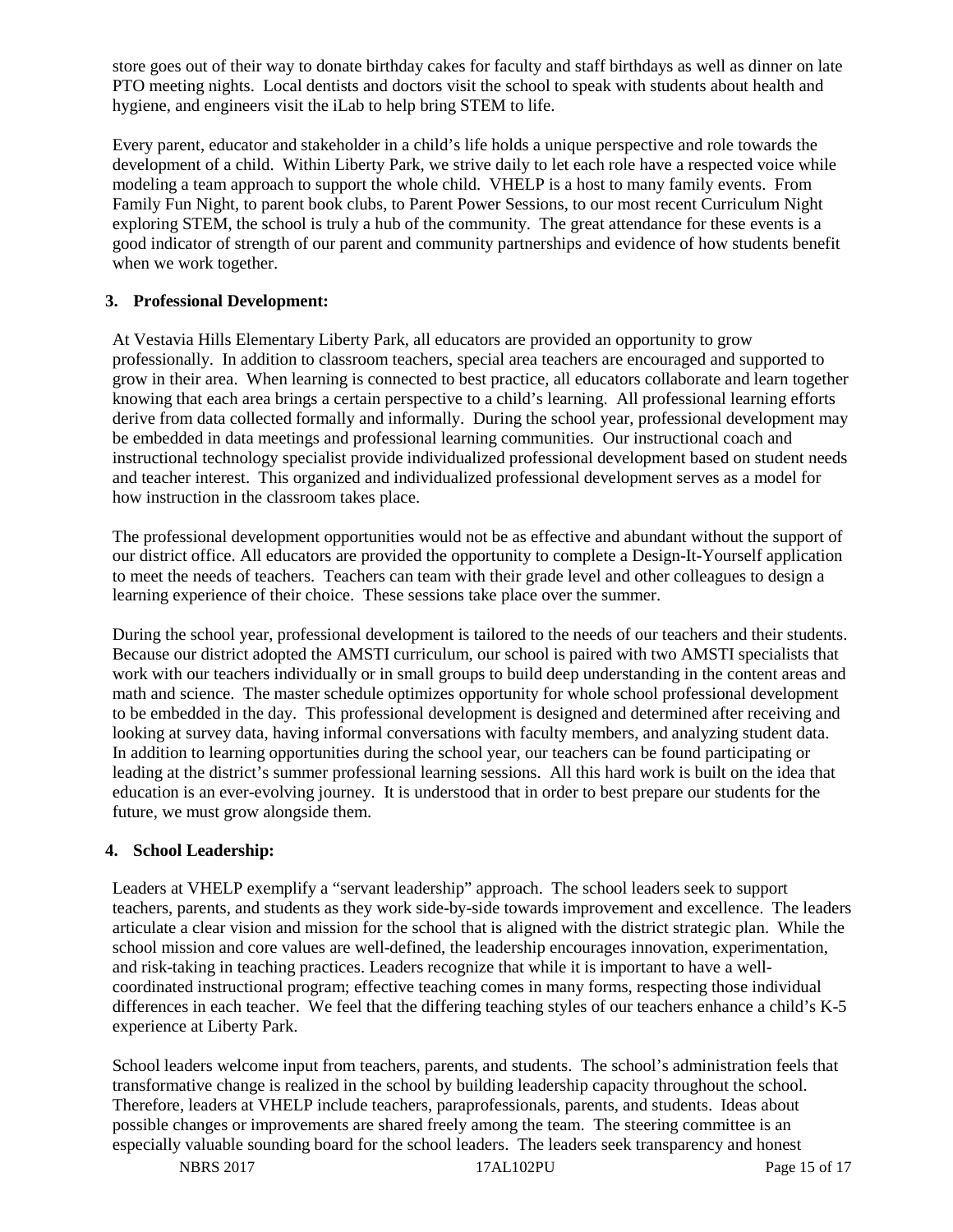communication with all stakeholders.

When changes or improvements are needed, the leaders act quickly and decisively to implement improvements. A relevant example is a replacement of the school committee structures at the school with more dynamic and effective "action teams" during the past school year. This change replaced a series of less effective monthly committee meetings on the calendar with dynamic teams organized around specific initiatives that are transforming and adding value to our school. One action team organized "instructional rounds" in which teachers open up their classrooms to be observed by other teachers. Another action team is organizing opportunities for students to lead and serve at VHELP in the school garden, broadcast, technology, and other areas of interest and talent.

Weekly job-embedded planning time for each teacher team is incorporated within the master schedule for teacher Professional Learning Communities (PLCs) and collaboration. Another important way leaders support teachers is by removing barriers to learning and by insulating teachers from the many interruptions or distractions that would impede learning in the classrooms.

School leaders seek to foster continual growth and improvement by providing ongoing training, embracing improvements, and refining practices. They seek to learn alongside teachers. They recognize expertise in teachers and plan opportunities for those teachers to share their knowledge with the school community as a whole.